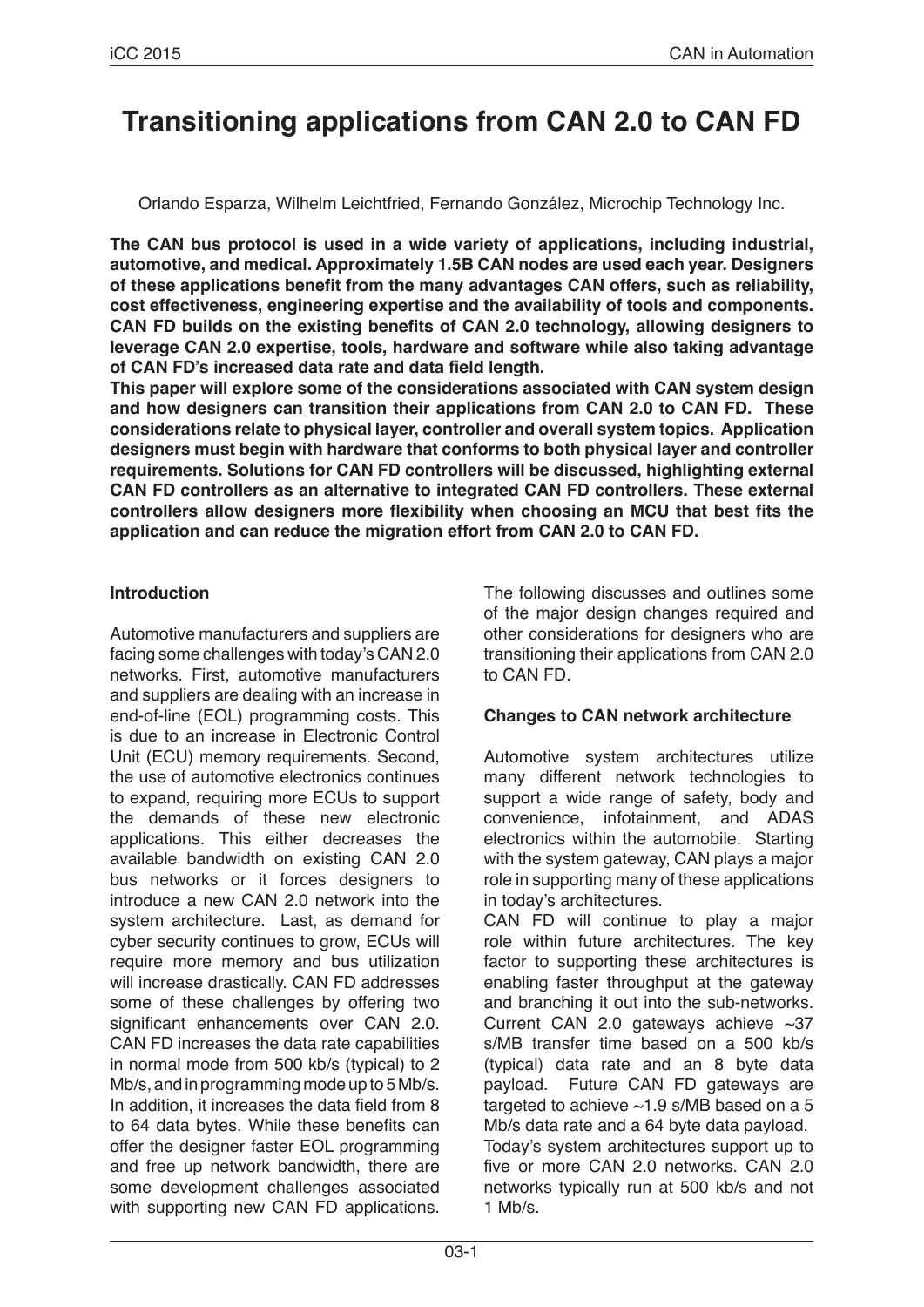The bandwidth on a CAN bus is limited by the propagation delay and by the bus topology. Future CAN FD architectures will utilize two types of networks: dedicated CAN FD networks and mixed CAN 2.0 and CAN FD networks.

In a dedicated CAN FD network, all CAN nodes on the network will be CAN FD capable. The advantage of this configuration is that the CAN FD protocol can always be used, and there will be minimal effect on the physical layer transceivers (i.e. no need for Partial Networking-like transceivers). The disadvantage of this approach is that the entire network will have to support CAN FD, making the change to CAN FD very significant and costly.

Some automotive manufacturers mix CAN 2.0 and CAN FD nodes in the same network. This is possible because CAN FD controllers support both CAN 2.0 and CAN FD protocols. One advantage of this configuration is that networks can be migrated to CAN FD node by node without requiring an entire network change. The disadvantage of this method is that physical layer transceivers will have to support a CAN FD filtering method on CAN 2.0 nodes to ensure they don't create any error frames during CAN FD communication. This adds cost and complexity to the system.

## **CAN FD and ISO standard**

The CAN protocol is specified by the ISO 11898 standard. The ISO 11898-1 specifies the Data Link Layer. In 2014, an initiative to include the CAN FD requirements in this specification began. This year, the International Standards Organization has approved the ISO 11898-1 as a Draft International Standard (DIS) without any votes against it. The final ISO 11898-1 standard is expected to be published in April, 2016.

The ISO 11898-2 originally specified the requirements of the CAN 2.0 Physical Layer up to 1 Mb/s. The ISO 11898-5 is an extension of the ISO 11898-2 accommodating new low-power requirements during CAN 2.0 bus idle conditions. The ISO 11898-6 is an extension of the ISO 11898-2 and ISO 11898-5 specifying the Selective Wake-up (Partial Networking) functionality.

In 2014, an initiative to add CAN FD to the ISO 11898-2 and to combine it with ISO 11898-5, and ISO 11898-6 was also started. This year, the ISO 11898-2 successfully passed the Committee Draft Ballot. The Draft International Standard (DIS) version is currently under development, and submission is expected soon. The final ISO 11898-2 standard is expected to be published in July, 2017.

## **OSI reference model – ISO 11898-1/2**



*Figure 1: OSI reference model [1]*

The Layered Architecture according to the OSI Reference Model specified in the ISO 11898-1 is the same for both CAN 2.0 and CAN FD (shown in Figure 1). The differences within the OSI Reference Model between CAN 2.0 and CAN FD are in the Logical Link Control (LLC) and the Medium Access Control (MAC) Sublayers of the Data Link Layer, and the Physical Coding Sublayer (PCS) and the Physical Medium Attachment (PMA) of the Physical Layer. The Medium Dependent Interface (MDI) of the Physical Layer is the same for CAN 2.0 and CAN FD. Table 1 illustrates the difference in requirements between CAN 2.0 and CAN FD.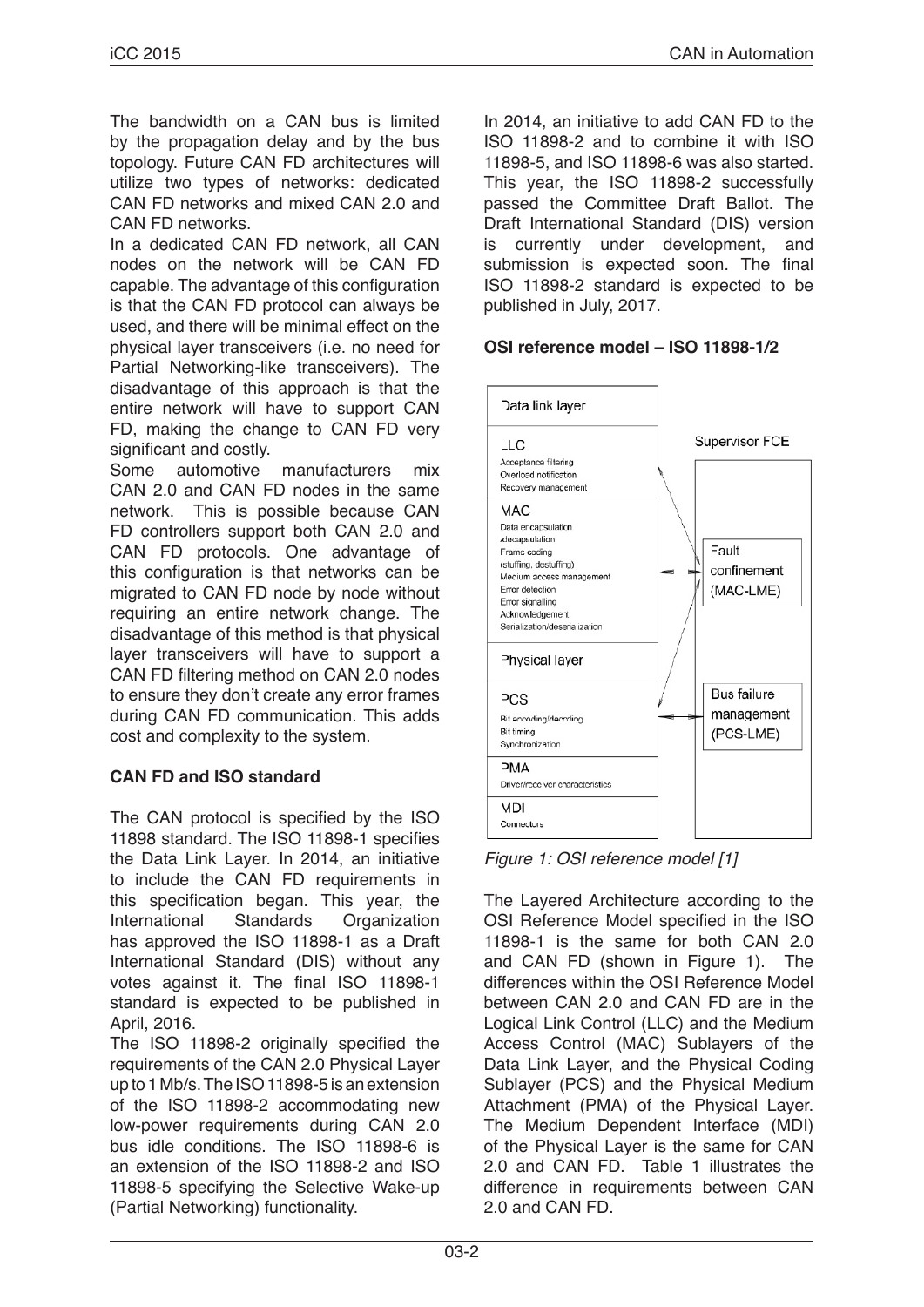#### *Table 1: Differences between CAN 2.0 and CAN FD requirements*

| Requirement                                  | <b>CAN 2.0</b> | <b>CAN FD</b>                                                  | Source |
|----------------------------------------------|----------------|----------------------------------------------------------------|--------|
| Data Rate                                    | 1Mb/s          | 2Mb/s<br>(normal<br>operation)<br>5Mb/s<br>(point to<br>point) | [2]    |
| TXD to RXD<br>Loop Prop<br>Delay<br>Symmetry | N/A            | 2Mb/s<br>$-20\% / + 10\%$<br>5Mb/s<br>$-40\% / + 10\%$         | [2]    |
| Bytes in Data<br>Field                       | 8              | 64                                                             | [1]    |

# **Data link layer (DLL) – ISO 11898-1**

One of the primary differences between CAN 2.0 and CAN FD is in the MAC of the DLL, where the payload can be increased from 8 data bytes up to 64 data bytes in the data field of the CAN FD (see Figure 2). This increase in payload makes the CAN FD communication more efficient by reducing the protocol overhead. Messages that had to be split due to the 8 byte payload limit can be combined into one message. Additionally, security can be enhanced via the encryption of CAN FD messages as a result of the higher data rate and increased payload.





CAN FD switches the data rate during the data and CRC field. The Control field of the CAN FD frame contains three new bits. The FDF bit is used to distinguish between CAN 2.0 and CAN FD frames. Bit rate switching is initiating by setting the BRS bit. The error state of the transmitter is indicated by the ESI bit.

## **Physical layer – ISO 11898-2**

The other main difference between CAN 2.0 and CAN FD is in the PCS of the Physical Layer, where the CAN 2.0 data rate was increased from typically 500 kb/s to 2 Mb/s for nominal vehicle operating conditions and up to 5 Mb/s for diagnostics or EOL programming.

Figure 3 illustrates the main circuit blocks of a CAN FD transceiver. The CAN FD transceiver interfaces with the CAN FD controller via the TXD and RXD digital signals. When in Normal mode (STBY low), the bit stream from the CAN FD controller on TXD gets encoded to differential output voltages on the physical CAN bus signals (CAN\_H and CAN\_L). The RXD output pin of the CAN FD transceiver reflects the differential voltages on the CAN bus.



*Figure 3: Block diagram of a typical CAN FD transceiver.*

The TXD to RXD propagation delay of a CAN FD transceiver must not exceed 255ns for both dominant and recessive transitions. Because the CAN FD transceiver is not a push-pull driver, there is some asymmetry between recessive and dominant TXD to RXD propagation delay. As a result. the recessive bit time on RXD tends to shorten. Figure 4 describes how the loop delay symmetry parameters are measured.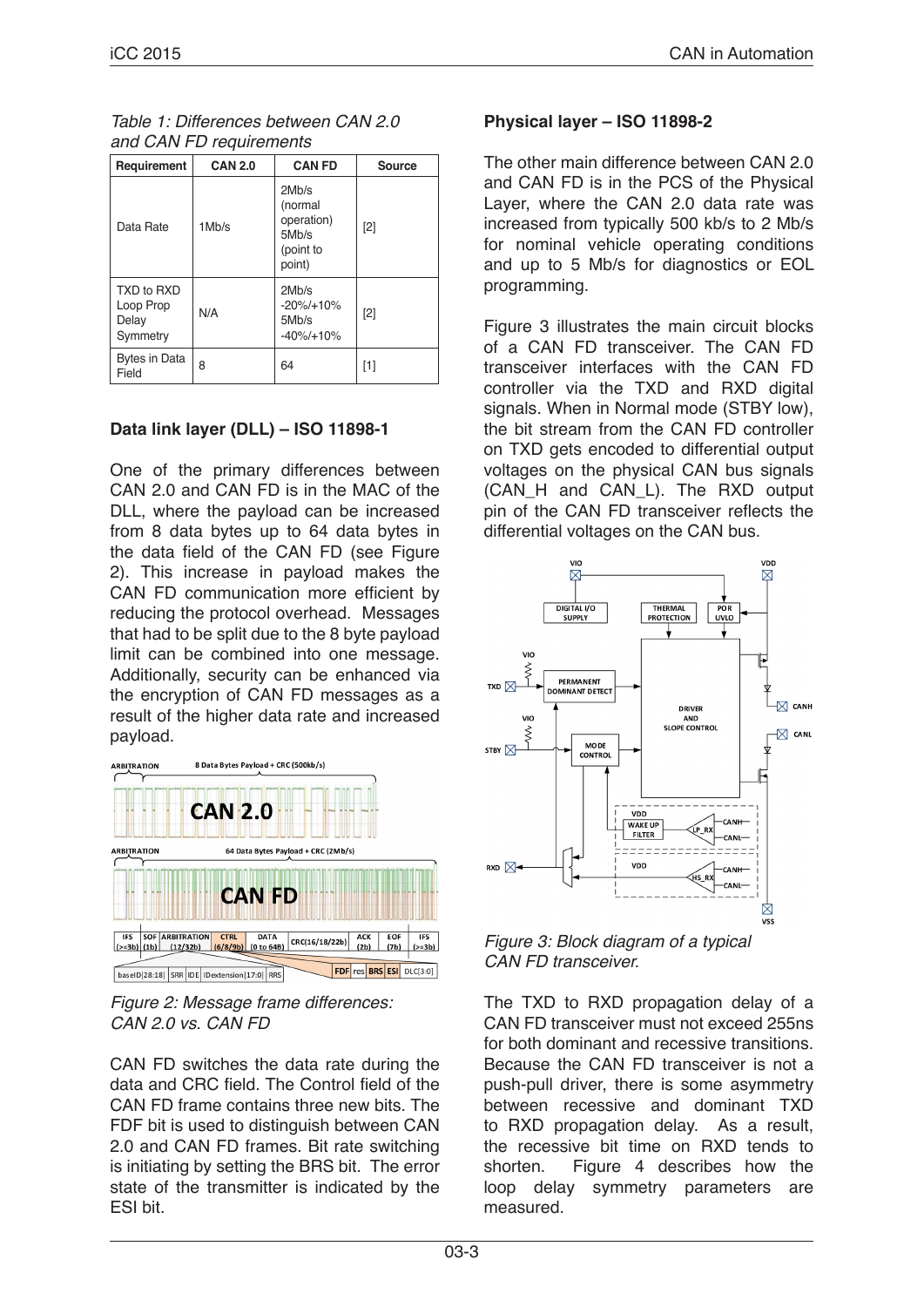

*Figure 4: Measurement of loop delay symmetry*

## **Mixed networks and physical layer**

CAN FD transceivers are backwards compatible with CAN 2.0 transceivers. The Data Link Layer of CAN FD is not compatible with CAN 2.0. To implement mixed operation of CAN 2.0 and CAN FD nodes on the same bus, the CAN 2.0 nodes need to be ideal passive (invisible to the network) during CAN FD communication or error frames will be generated. At least three options are available to make CAN 2.0 nodes tolerant to CAN FD: Partial Networking (PN), CAN FD Shield, and CAN FD Filter. Currently, only PN transceivers are available on the market. PN allows the CAN 2.0 controller to be disconnected from the bus during CAN FD communication. The PN transceiver will ignore all CAN FD messages by decoding the incoming CAN frames. The PN transceiver waits for a valid CAN 2.0 wake-up message with a specific ID before it restarts routing CAN 2.0 messages to the CAN 2.0 controller.

## **CAN FD controller**

Figure 5 illustrates the main blocks of a CAN FD controller. The CAN FD controller interfaces to the CAN FD transceiver using digital transmit and receive pins. The Bit Stream Processor (BSP) implements the CAN FD protocol. It transmits and receives CAN FD frames. The Transmit Handler prioritizes messages that are queued for transmission. The Receive Handler manages received messages. Only those messages that match the Acceptance Filters are stored in RX message objects or FIFOs. The Memory Interface controls the access to the RAM. Message Objects are stored in RAM. The message RAM can be located in the system RAM of a microcontroller; it doesn't have to be dedicated to the CAN FD controller. Optionally, the acceptance filter configuration can be stored in RAM. The microcontroller uses a Register Interface to access the Special Function Registers (SFR) of the CAN FD controller. The SFR are used to configure and control the CAN FD controller. Interrupts notify<br>the microcontroller about successfully microcontroller about successfully transmitted or received messages. Received messages are time stamped. Transmitted messages are optionally time stamped and their IDs can be stored in a Transmit Event FIFO (TEF).



*Figure 5: CAN FD controller block diagram*

## **CAN FD controller requirements**

Table 2 illustrates the difference in requirements between a CAN 2.0 and a CAN FD controller. The following section will discuss the major changes in more detail.

## **Higher bandwidth**

During the arbitration phase, the data rate is limited by the CAN network propagation delay. In the data phase, only one transmitter remains, therefore, the bandwidth can be increased by switching the bit rate during the data phase. The transmitter always compares the intended transmitted bits with the actual bits on the bus. The propagation delay in the data phase can be longer than the bit time. Therefore, the bits are sampled at a Secondary Sample Point (SSP). Data Bit Time and SSP configuration require additional configuration registers.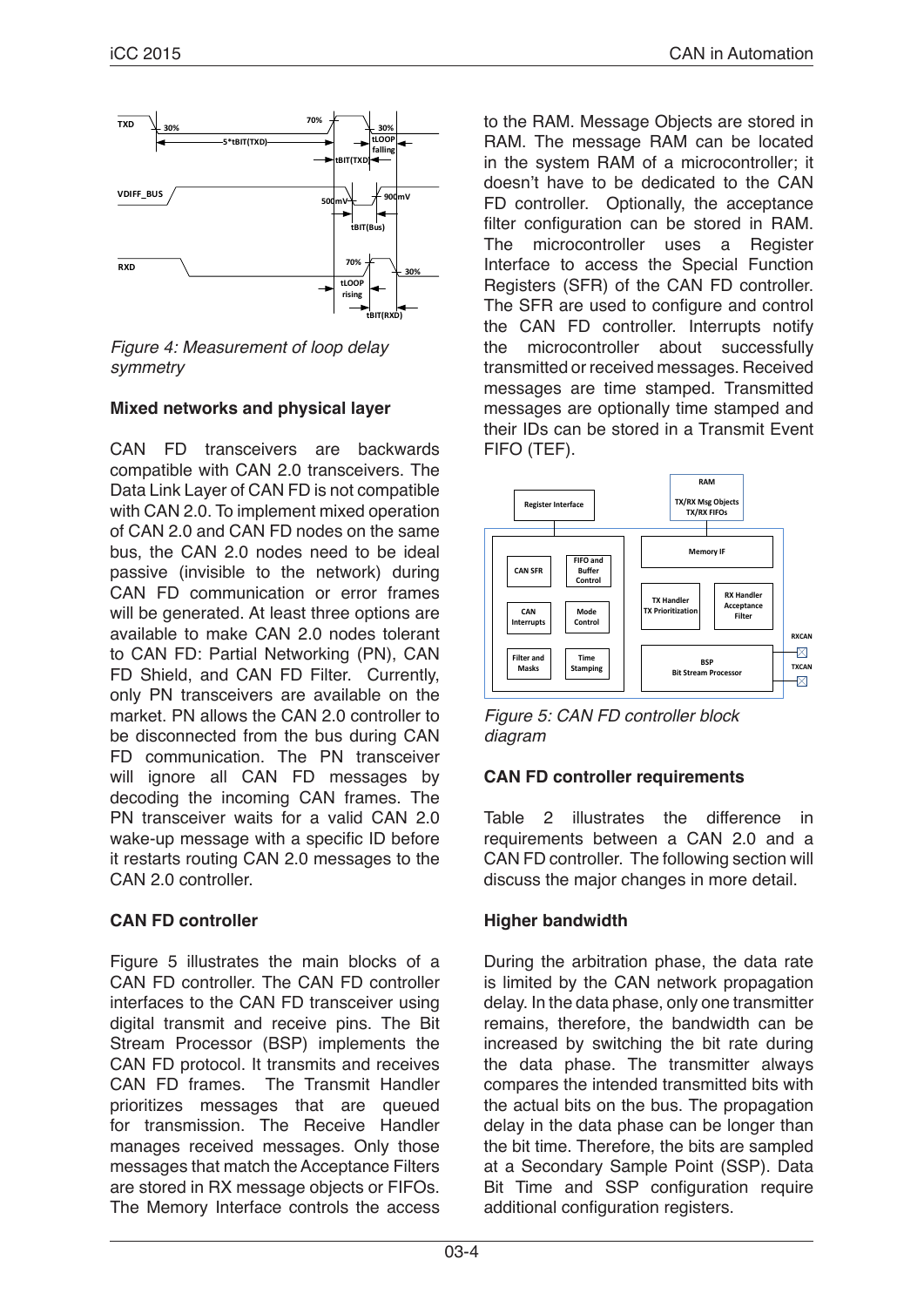In normal operation, real-world CAN 2.0 networks achieve a bandwidth of 17 bytes/ ms when using a bit rate of 500 kb/s, 8 bytes of payload, and 50% bus utilization. During End Of Line (EOL) programming, 100% of the bus can be utilized, resulting in a bandwidth of 29 bytes/ms.

CAN FD improves the bandwidth up to a factor of four during normal operation. This can be achieved by increasing the data bit rate to 2 Mb/s and by increasing the payload to 32 bytes. Increasing the payload to 64 bytes and switching the data bit rate to 5 Mb/s results in ten times the bandwidth gain during EOL programming.

Increased bandwidth requires the CAN FD controller and the microcontroller to process the messages faster. This requires higher microcontroller and CAN FD controller clock speeds and FIFOs to buffer messages.

#### **Bit time configuration and clock**

CAN 2.0 controllers often use an 8 MHz clock, while CAN FD controllers require a faster clock. The selection of the sample point within a CAN FD network is critical. It is recommended that all CAN FD nodes use the same sample point setting; clock frequencies of 20, 40, or 80 MHz are recommended. This allows shorter time quanta and, therefore, higher resolution for setting the sample point. Correctly switching the bit time is a technical challenge. Using the same time quanta resolution during Nominal and Data bit phase is also recommended. This requires more time quanta per bit during the Nominal bit phase as compared to CAN 2.0.

| Table 2: Differences between CAN 2.0 |
|--------------------------------------|
| and CAN FD controller requirements   |

| Requirement                        | <b>CAN 2.0</b>           | <b>CAN FD</b>                 | Source                                         |
|------------------------------------|--------------------------|-------------------------------|------------------------------------------------|
| Conformance                        | <b>CAN 2.0</b>           | CAN FD                        | $[1]$                                          |
| Clock (MHz)                        | 8                        | 20, 40, 80                    | Bosch/CiA<br>recommendation                    |
| Nominal bit<br>time quanta         | 25                       | 385 typical<br>81/181 min.    | $[1]$                                          |
| Data bit time<br>quanta            | N/A                      | 49 typical<br>25 min.         | $\overline{a}$<br>$[1]$                        |
| <b>SSP</b>                         | N/A                      | Yes                           | $[1]$                                          |
| Nominal BR<br>(Mb/s)               | $0.125$ to<br>1          | $0.25$ to 1                   | <b>OEM</b><br>recommendation                   |
| Data BR<br>(Mb/s)                  | N/A                      | $1$ to $8$                    | OEM<br>recommendation                          |
| Band width<br>(Bytes/ms)           | 17<br>(500k,<br>8 bytes) | 70<br>(500k/2M,<br>32 bytes)  | OEM use case                                   |
| <b>Band width</b><br>(Bytes/ms)    | 29<br>(500k,<br>8 bytes) | 170<br>(500k/2M,<br>64 bytes) | OEM use case                                   |
| <b>Band width</b><br>(Bytes/ms)    | 29<br>(500k,<br>8 bytes) | 340<br>(500k/5M,<br>64 bytes) | OEM use case                                   |
| Max payload<br>bytes               | 8                        | 64                            | $[1]$                                          |
| <b>AUTOSAR</b>                     | 4.0.3                    | 4.2.2                         | $[3]$                                          |
| Message<br><b>FIFOs</b>            | N/A                      | TX, RX                        | Microchip<br>Technology Inc.<br>recommendation |
| <b>TEF</b>                         | N/A                      | Yes                           | Microchip<br>Technology Inc.<br>recommendation |
| Time<br>stamping<br>(bits)         | 16                       | 16 to 32                      | OEM<br>recommendation                          |
| Minimum<br>RAM                     | 640B                     | 2432B                         | Microchip<br>Technology Inc.<br>recommendation |
| <b>ISO CRC</b>                     | N/A                      | Yes                           | $[1]$                                          |
| Protocol<br>Exception<br>Disable   | N/A                      | Yes                           | OEM<br>recommendation                          |
| <b>TX</b> attempts<br>configurable | Optional                 | Yes                           | [1]                                            |
| Object<br>Payload<br>configuration | N/A                      | Yes                           | Microchip<br>Technology Inc.<br>recommendation |
| PDU Mapping                        | <b>Static</b>            | Static,<br>Dynamic<br>Multi   | <b>OEM</b> requirement                         |

#### **Bigger RAM**

Increasing the payload of CAN FD messages requires more RAM for message storage. Storing 32 message objects with ID and a payload of 8 bytes requires 640 bytes of RAM. Increasing the payload to 64 bytes requires 2432 bytes of RAM.

#### **Static PDU frames**

In a CAN network, signals are mapped into meaningful Protocol Data Units (PDU), as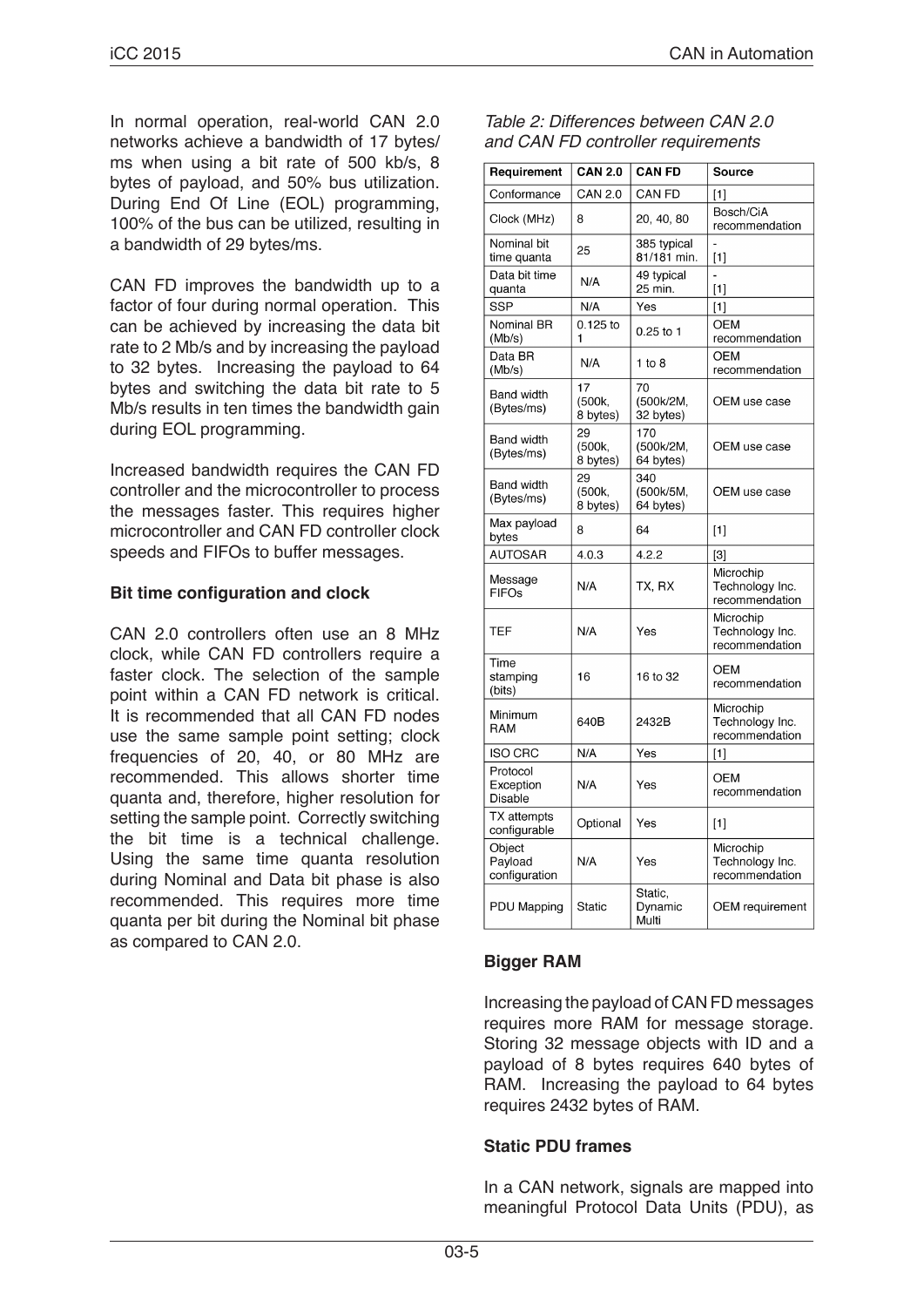shown in Figure 6. Usually one PDU is mapped into one CAN frame. The signals inside a PDU and the length of a PDU don't change; they are static. The frames and signals are described in a message database.



*Figure 6: Mapping of signals into PDUs and into CAN frames*

Only one ECU can transmit a certain PDU (see Figure 7). Multiple ECUs can receive a PDU. Acceptance filtering is used to accept PDUs that are of interest to the ECU. Acceptance filtering is done in hardware and reduces the required message processing in the microcontroller. Filters can be set up to filter on the ID of the CAN frame and optionally on the first two data bytes of the CAN frame. Filters can point to different message objects inside the CAN controller. The concept of static PDU frames can also be applied to CAN FD. In order to make CAN FD most efficient, a payload of 64 bytes should be used as much as possible, but the signal mapping gets even more complex for PDUs with 64 bytes.

| PDU1        |     | PDU <sub>2</sub> |  |
|-------------|-----|------------------|--|
| <b>ECUA</b> |     | <b>ECUB</b>      |  |
|             | CΔN |                  |  |

*Figure 7: Static PDU frames on network*

## **Dynamic multi-PDU frames**

Dynamic Multi-PDU Frames (M-PDU) try to maximize the efficiency of CAN FD by dynamically combining multiple PDUs into one frame (see Figure 8). PDUs are only transmitted when the data changes.



#### **CAN FD**



The message database of static PDUs can be re-used. Each PDU contains a header to distinguish between the different PDUs inside a frame. The header consists of the PDU ID and the byte length. M-PDUs are especially useful for CAN FD gateways. The gateway can collect multiple PDUs and send them out in one frame (see Figure 9). The system designer defines the rules for combining PDUs and for delaying an M-PDU before it gets transmitted.

| PDU1        | PDU <sub>2</sub>                                           |             |
|-------------|------------------------------------------------------------|-------------|
| <b>ECUA</b> | <b>ECUB</b>                                                |             |
| CAN         | PDU <sub>2</sub><br>PDU4<br>$H$ PDU1<br>H<br>н<br>ID<br>GW | H PDU3      |
| <b>CAN</b>  | ECU<br><b>CAN FD</b>                                       | <b>ECUD</b> |
| <b>ECUC</b> | PDU4                                                       |             |
| PDU3        |                                                            |             |

*Figure 9: CAN FD gateway and dynamic M-PDU frames*

Since multiple PDUs are combined dynamically into one CAN FD frame, the classic message filtering concept can't be used. All frames must be received and the PDUs have to be filtered by software, not by hardware. This will increase the demand for faster message processing. FIFOs with payloads up to 64 bytes will be required to buffer received messages and give the microcontroller time to process the messages. This will require even more RAM to store the received data.

## **Availability of CAN FD microcontrollers**

A major challenge of CAN FD adoption and transition is the limited number of CAN FD controllers available today and in the near future. Some of the causes associated with this challenge are the following:

- Updating the ISO 11898-1 specification is a long process
- The ISO CRC fix delayed silicon component availability
- Silicon suppliers are limiting the number of developments due to risk of ISO spec changing
- Initial MCUs targeted for release are supporting high-end CAN FD applications

The causes described above result in the following challenges:

- Limited number of MCUs with CAN FD available on the market
- Lack of available components puts pressure on silicon supplier, tier supplier and OEM to meet aggressive timelines
- First MCUs with CAN FD released will be high performance and feature rich, leaving an MCU gap in many mid- to lower-end CAN FD applications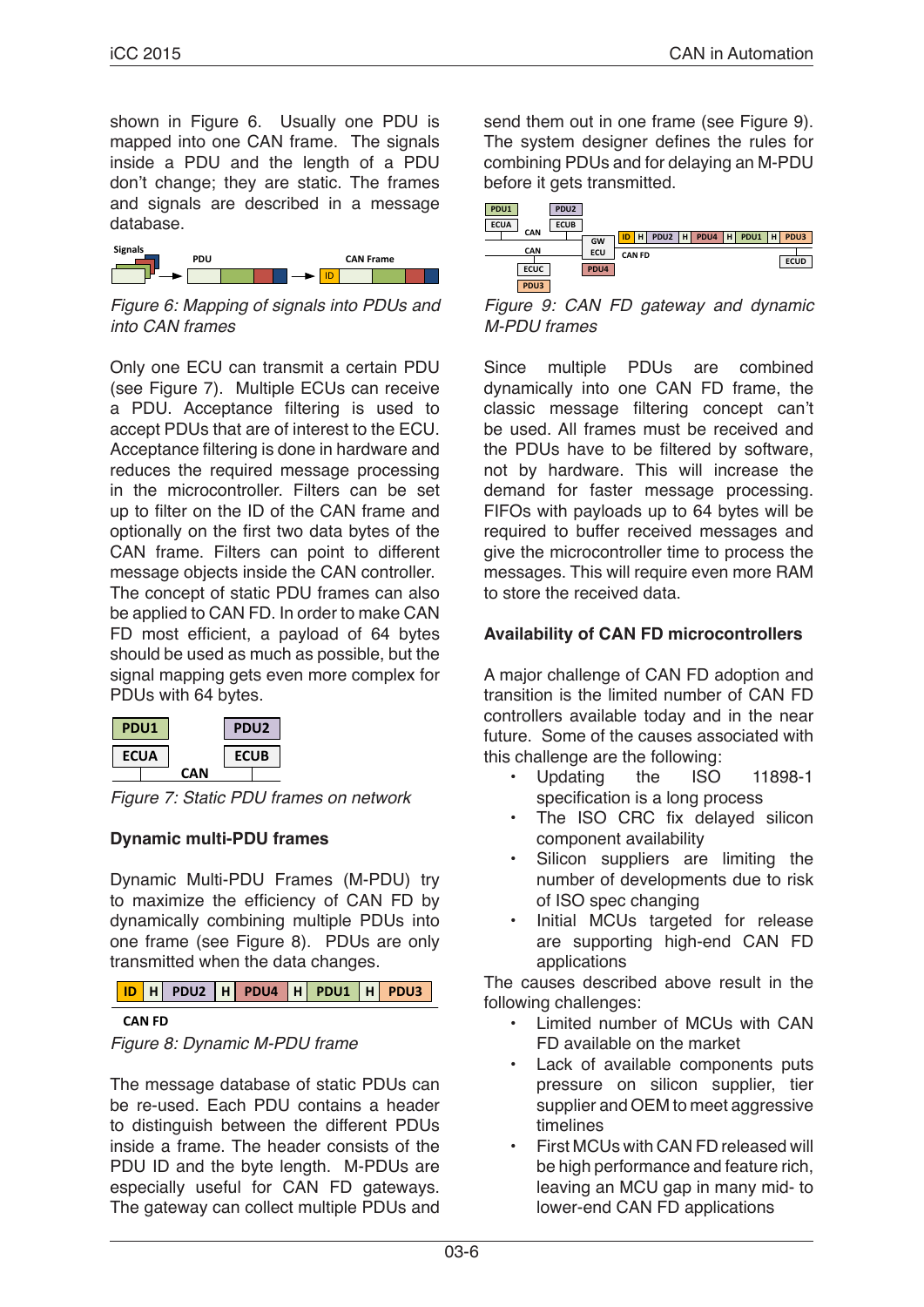Replacing or updating the MCU is a major system change and will require the automotive supplier and manufacturer to redesign, revalidate and requalify the ECU. This is a significant amount of time, resources and investment. In many cases, a replacement MCU with CAN FD may not be available. As a result, customers will benefit from using an external CAN FD controller. This allows ECU designers to enable CAN FD by adding only one external component while they continue to utilize the majority of their design.

# **External CAN FD controller**

External controllers that support CAN 2.0 applications are currently available, including the SJA1000 from NXP and the MCP2515 from Microchip. Both devices serve very well as external CAN 2.0 controllers and are widely used in automotive and industrial applications. These types of devices are typically used to add CAN 2.0 capability to an MCU or to add an additional CAN 2.0 controller to an existing MCU.

Many of the same considerations for using a CAN 2.0 controller apply to using an external CAN FD controller. It interfaces directly to the physical layer transceiver transmit and receive pins. The controller acts as a CAN FD engine, processing the CAN FD messages and relaying any relevant messages to the MCU. An external controller can interface to the MCU through a serial or parallel port. Figure 10 shows a typical application of an external CAN FD controller using an SPI interface.



*Figure 10: Typical CAN FD application using external CAN FD controller*



*Figure 11: External CAN FD controller block diagram*

Figure 11 illustrates the block diagram of an external CAN FD controller with an SPI interface. Using an SPI interface decreases the number of pins required as compared to a parallel interface. The CAN FD controller contains the same blocks as the integrated CAN FD controller. When integrated into an MCU, the CAN FD peripheral can share the system RAM. The RAM inside an external CAN FD controller is dedicated. The SPI interface accesses the SFR to control the CAN FD engine, to configure the CAN FD bit times and to set up the receive filters. The SPI interface also accesses the RAM to load transmit messages or to read received messages. The external CAN FD controller transmits and receives messages autonomously and interrupts the MCU only when a message is successfully transmitted or received. The SFRs are efficiently arranged to reduce the number of SPI transfers and to keep up with the higher CAN FD bandwidth. This allows the MCU to use a DMA to access larger SFR and RAM blocks via SPI. The external CAN FD controller integrates a clock generator to supply the CAN FD clock. Optionally, the clock can be provided to the MCU.

An external CAN FD controller has to meet the same requirements as an integrated CAN FD controller. The bandwidth requirements can be met by using an SPI with DMA and by increasing the SPI frequency. Calculations show that an external CAN FD controller utilizing an SPI frequency of 10 to 16 MHz can keep up with a 100% loaded CAN FD bus at data bit rates up to 8 Mb/s.